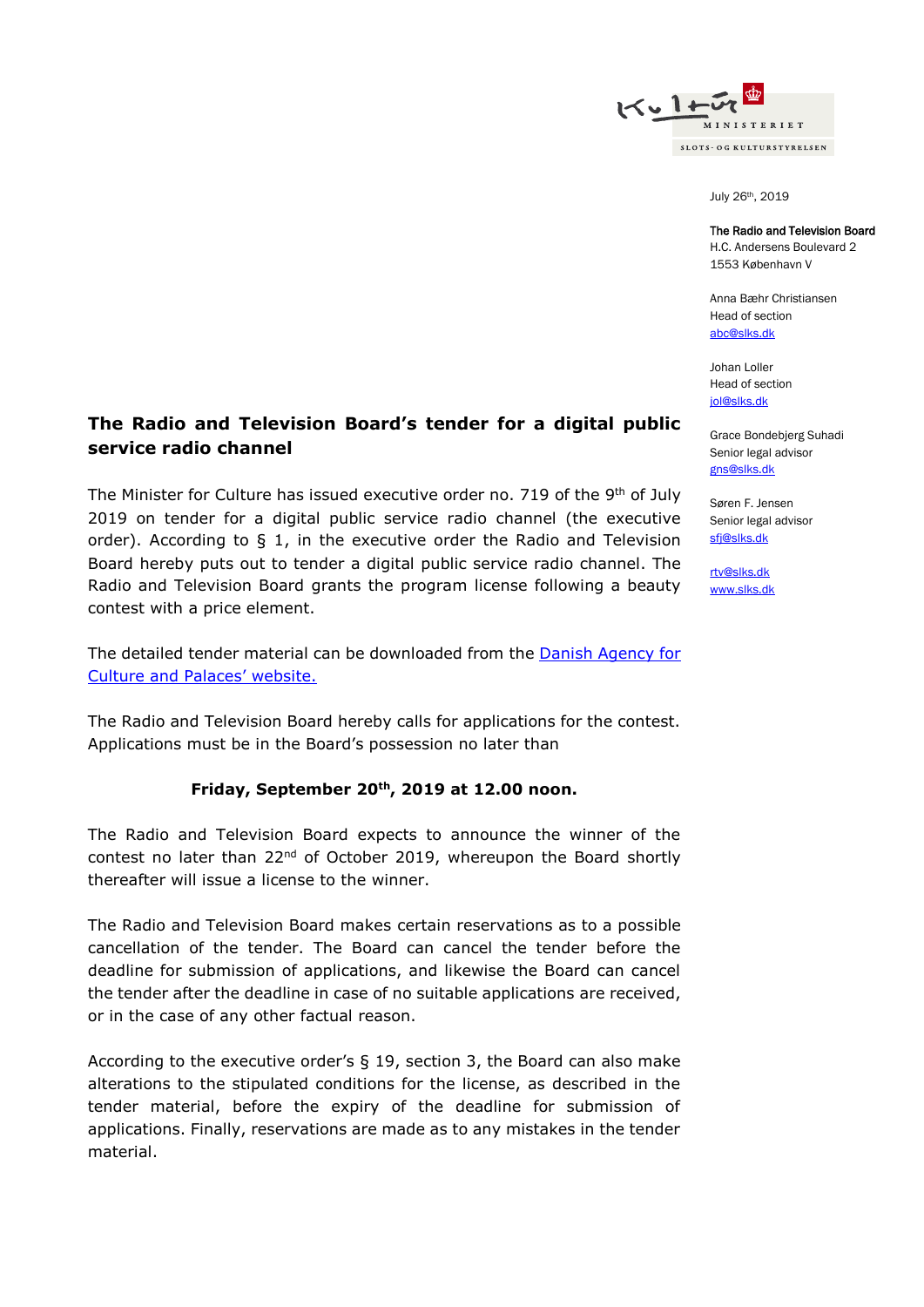### **Summary**

The present section contains a summary of the detailed descriptions of the collective tender material. In case of any discrepancy between the summary and the executive order in the following sections, the executive order prevails.

#### **Tender material**

A digital public service radio channel is put up for tender at a beauty contest with a price element.

Participation in the tender is based on the submission of an application, which must be prepared in accordance with the stated in the tender material and must contain the required documentation and information etc., including a banker's guarantee.

Section 6.2 in the tender material describes how the Radio and Television Board's assessment of the applications will take place. The section contains information about evaluation criteria and the mutual weighting of these, including information about the scale of points, which the Board will apply when assessing the application in relation to the individual evaluation criteria.

In the present section the content of the following sections will be summarized in brief, i.e. concerning background/basis for the tender, application procedure (including the information which must be contained in the applications), evaluation (i.e. the Radio and Television Board's assessment of the applications) as well as license conditions. For a full description of the application procedure and the requirements for the application, please refer to the specific sections in the tender documents.

#### **Background**

According to the Supplementary Agreement from the  $3<sup>rd</sup>$  of May 2019 to the media policy agreement 2019-2023 a digital public service radio channel with subsidies must be offered. With support from the Socialist People's Party, the Danish Social-Liberal Party, The Red-Green Alliance and The Alternative, the government has decided to put up a digital public service radio channel for tender.

Pursuant to § 45, stk. 5, in the Radio and Television Broadcast act the Minister for Culture has issued executive order no. 719 of the 9<sup>th</sup> of July 2019.

The Radio and Television Board offers permission to perform public service program activities in the form of a radio channel with subsidies.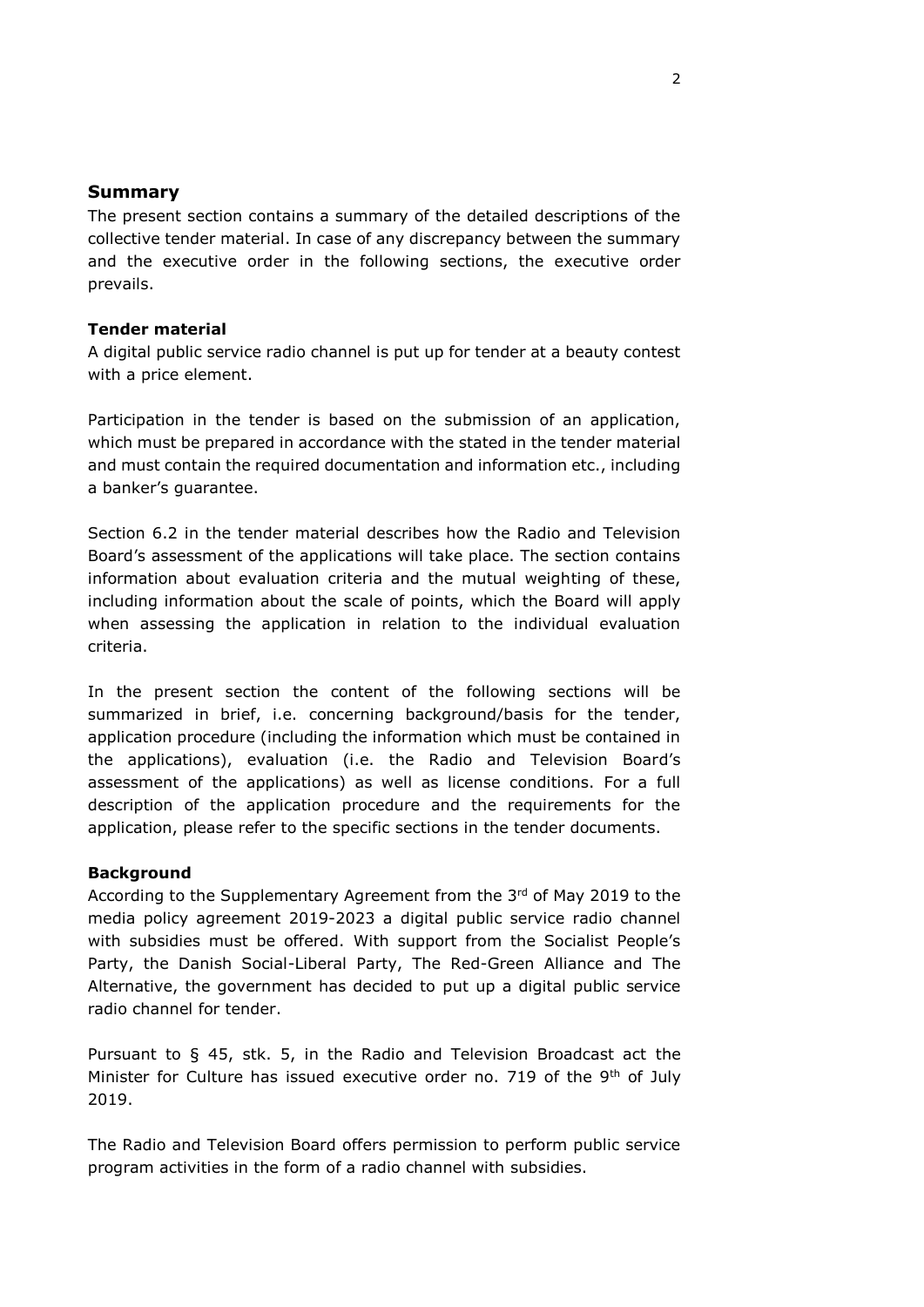License cannot be granted to DR, the fourth terrestrial FM radio channel or participants in a consortium behind this channel with an ownership of over 10 %.

The radio channel must be nationwide and distributed via DAB. Please note, that the license follows a duty to distribute the radio channel via the DAB transmission network. With the license there will not be any capacity put aside, which is why the licensee independently must ensure that he radio channel will be distributed in a nationwide DAB transmission network (now being DAB block 1 or DAB block 2).

It is possible to take user fees for the public service programs.

The license is valid from the date stated in the application for the start of the broadcasting and four years ahead.

### **Information meeting and Q&A**

An information meeting will be held on Monday, August 19<sup>th</sup>, 2019 at 14.00-16.00, at The Agency for Culture and Palaces, H. C. Andersens Boulevard 2, 1563 Copenhagen V.

Registration for the meeting, including the number of participants shall be made to [rtv@slks.dk](mailto:rtv@slks.dk) no later than Thursday, August 15<sup>th</sup>, 2019 at 12.00 noon. In the subject field, please state "Registration for information meeting DAB channel".

The meeting will be in Danish.

During the period from publication of the tender material and up until Monday, August  $26<sup>th</sup>$ , 2019 at 12.00 noon it will be possible to pose written questions about the tender material. The questions and answers will be available on website [of the Danish Agency for Culture and Palaces.](https://slks.dk/index.php?id=39407&no_cache=1)

The questions will be published in anonymous form.

The Radio and Television Board expects to answer the questions no later than Monday, September 2<sup>nd</sup>, 2019.

Questions submitted after Monday, August 26<sup>th</sup>, 2019 at 12.00 noon will not be answered.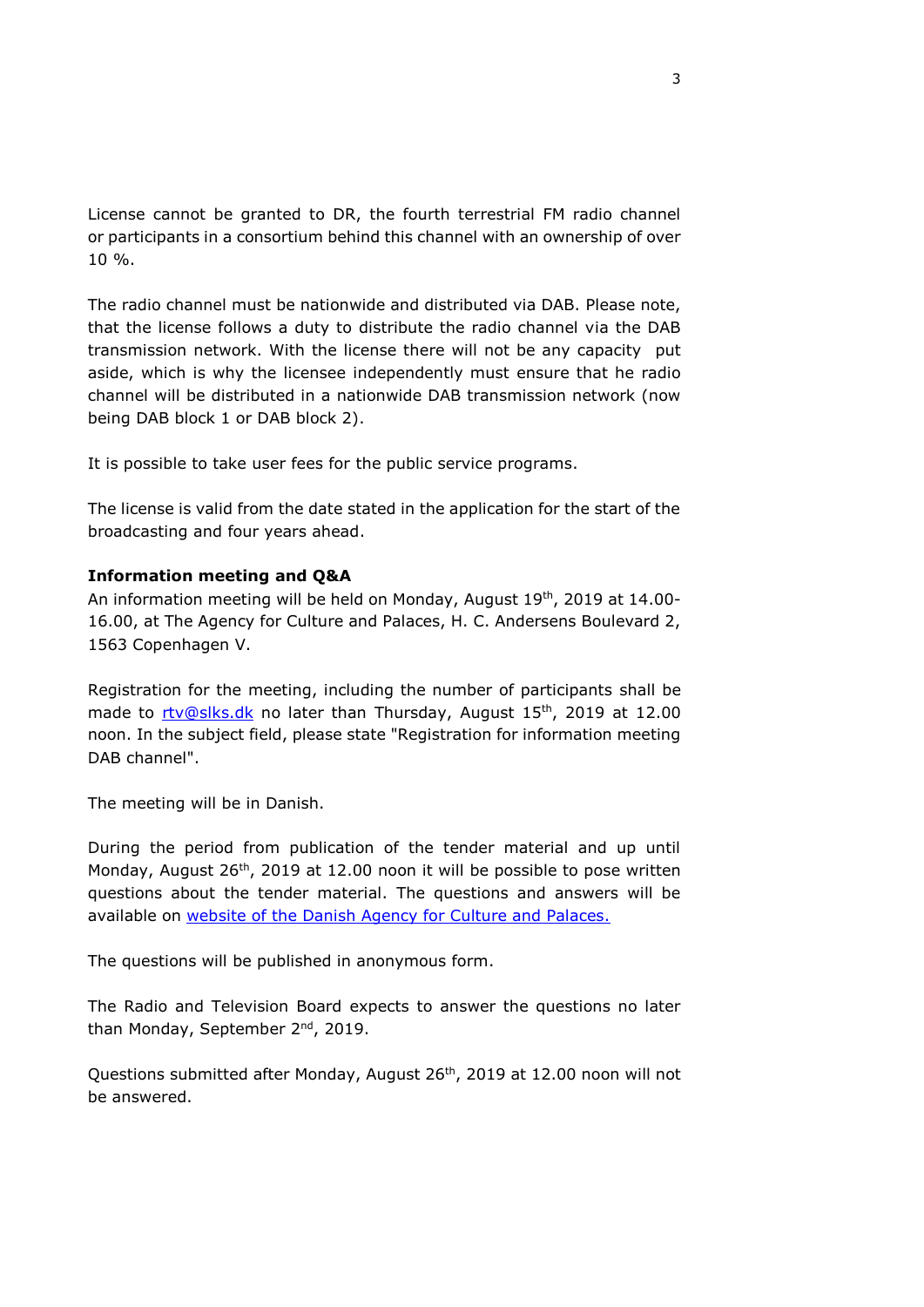All questions must be submitted in writing to the Radio and Television Board v/Agency for Culture and Palaces at [rtv@slks.dk.](mailto:rtv@slks.dk) Please state "Questions, tender DAB channel" in the subject field.

Please note, that it is not possible to submit questions directly to the Ministry of Culture or to the Danish Energy Agency.

# **Application procedure**

The application must be submitted through the electronic application form, which can be found on the Danish [Agency for Culture and Palaces' website](https://slks.dk/index.php?id=39407&no_cache=1). Appendix 1 encloses a printout of the application form in pdf format for the applicants' information. Section 5 in the tender material describes both the application procedure and the requirements for the form and content of the applications.

# **The Radio and Television Board must receive applications no later than Friday, September 20th, 2019 at 12.00 noon.**

Section 5 describes the application procedure as well as the requirements concerning form and content of the applications.

Together with the application, applicants must produce a banker's guarantee of DKK 4 million. The guarantee must be issued by a bank or an insurance company whose long-term debt must have a rating from S & P Global of at least A or from Moody's Investors Service Limited of at least A2.

Once the program permission is granted, the bank guarantees will be released.

Among other things the applicants must:

- submit a program plan and account for and give an undertaking as to the applicant's future program activities etc.
- give an account of their financial circumstances and organizational conditions
- submit a plan for operation covering the license period

The applicant can base their activity on the capabilities of other units.

The Radio and Television Board is entitled before the expiry of the deadline for applications to call off the tender. The Board is furthermore entitled to call off the tender if no suitable applications have been received or otherwise for any objective reasons.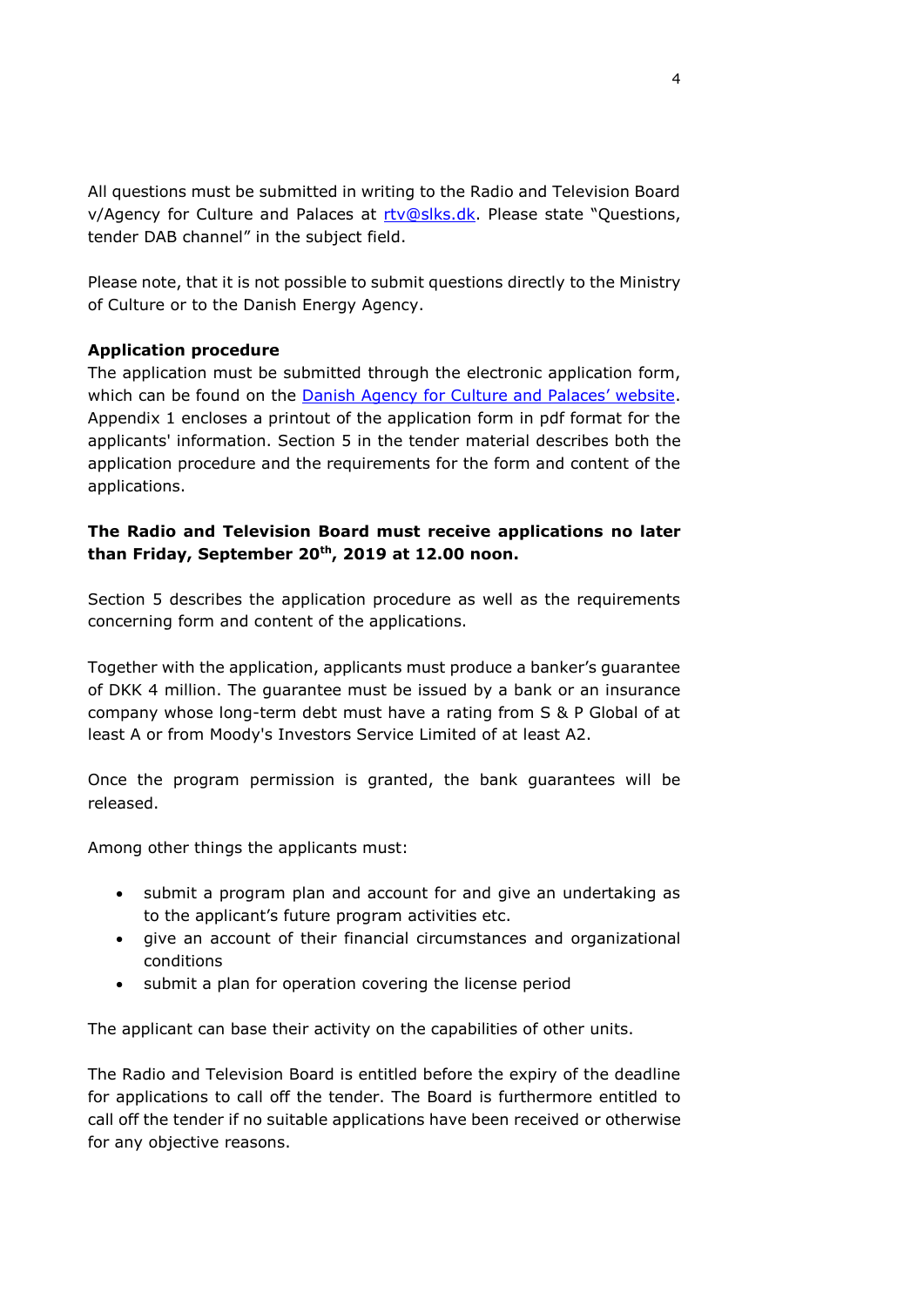The Board is moreover entitled to adjust the conditions for the license stipulated in the tender material or in the tender material before the expiry of the deadline for applications.

If the Board alters the tender material before the deadline for applications, the Board will make a decision as to a possible extension of the deadline. Please see tender material section 5.4 for further details.

All information from the Radio and Television Board about this will be presented on the Danish Agency for [Culture and Palaces'](https://slks.dk/index.php?id=39407&no_cache=1) website. After the expiry of the application deadline any cancellation, change of conditions as well as a possible extension of the date for the Board's decision etc. will be communicated directly to the applicants' contacts.

As a rule, the tender process including questions and answers, applications and other documents and communication will be in Danish. To accommodate any foreign interested parties the present English summary of the tender material has been prepared.

### **The Board's assessment of the applications**

Upon receiving the applications, the Radio and Television Board will initially be checking whether the applications contain the information requested in the tender material.

The Board can, in accordance with the principle of equal treatment and transparency, ask questions or request the applicant to supplement, clarify or complete the application by submitting relevant information or documents within an appropriate period. However, the Board cannot ask questions or make requests that relate to basic elements of the application, including matters in which the tender documents specifically state that failure to comply with the requirement in the application will lead to rejection of the application.

Pursuant to the executive order, the Board will reject abnormally low bids after a preliminary hearing of the applicant in question. When assessing the applications the Board will therefore e.g. decide whether any bids must be considered unusually low. If so, the applicants will be given the chance to explain this before a decision is made as to a possible rejection. See more about this in section 6.2 in the tender material.

Applications, which do not contain the required minimum of information, which has no bank guarantee of DKK 4 million or where the applicant does not answer questions about additional information, will be rejected by the Radio and Television Board. See section 5.1 in the tender material.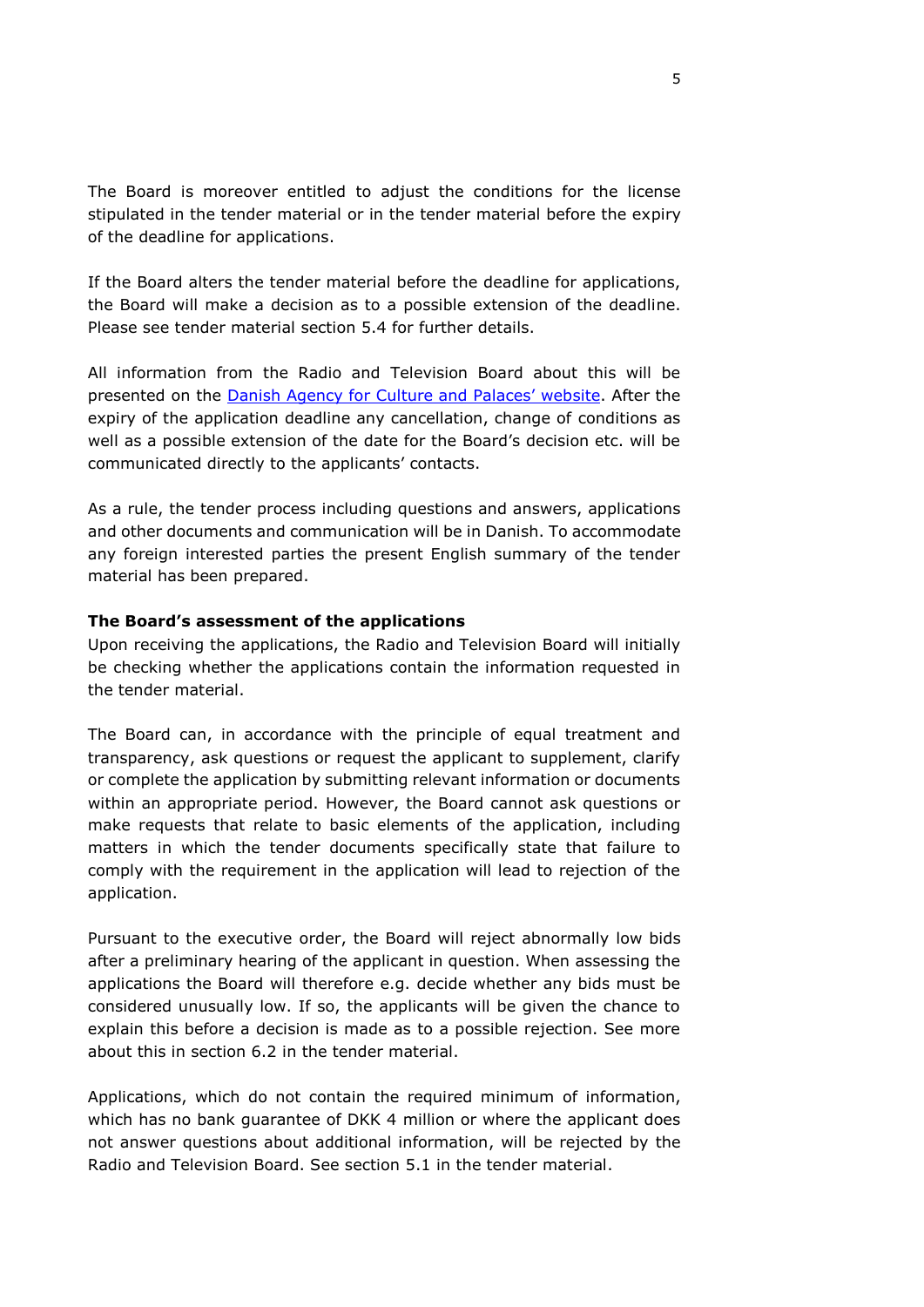At the Board's assessment of the applications, the quality and realism in the applicant's plan for operation weights 35 percent, the size of the total grant for the entire license period, which the applicant offers to be able to operate the radio channel for 25 percent, and the content of the programs described in the application 40 percent.

In section 6.2 in the tender material it is further explained how the Board is going to conduct the evaluation.

#### **License conditions**

Through the license period, the license holder's activities must always be conducted in accordance with the license, unless the Radio and Television Board has approved any changes in relation to the stipulations in the executive order beforehand. The conditions are described in more detail in section 9 in the tender material.

License holder must be an independent legal unit, whose single purpose is to operate the digital public service radio channel.

Sponsored programs are allowed according to the rules of the Radio and Television Act. Advertisements on the radio channel are not allowed.

The licensee is obliged to distribute the radio channel on DAB and to pay for distribution costs. Should it be politically decided at some point during the authorization period to introduce a technology other than DAB, program broadcast may be required using this other technology. In this connection, the licensee does not have any claim for financial or other compensation.

No later than May  $1<sup>st</sup>$  annually, the license holder must submit an annual public service report and an independent annual account for the channel. The report should contain information on the fulfillment of the license terms and an independent annual report for the channel stipulating the result, as the Board has to approve license holder's statement of reasonable profit, possible yield due to product development and the transfer of any operating profits to the following fiscal year. Based on this statement a decision is made as to reimbursement of possible profit. If the license holder does not fulfil their program obligations etc., they must reimburse the relevant estimated savings plus 15 %, cf. annex 3 of the executive order.

In case the license is returned/revoked, accounts and statement of license basis, including statement of reasonable profit etc., must cf. executive order, annex 3, be submitted to the Radio and Television Board no later than by the end of the fourth month after the return/revoke. Any excess-paid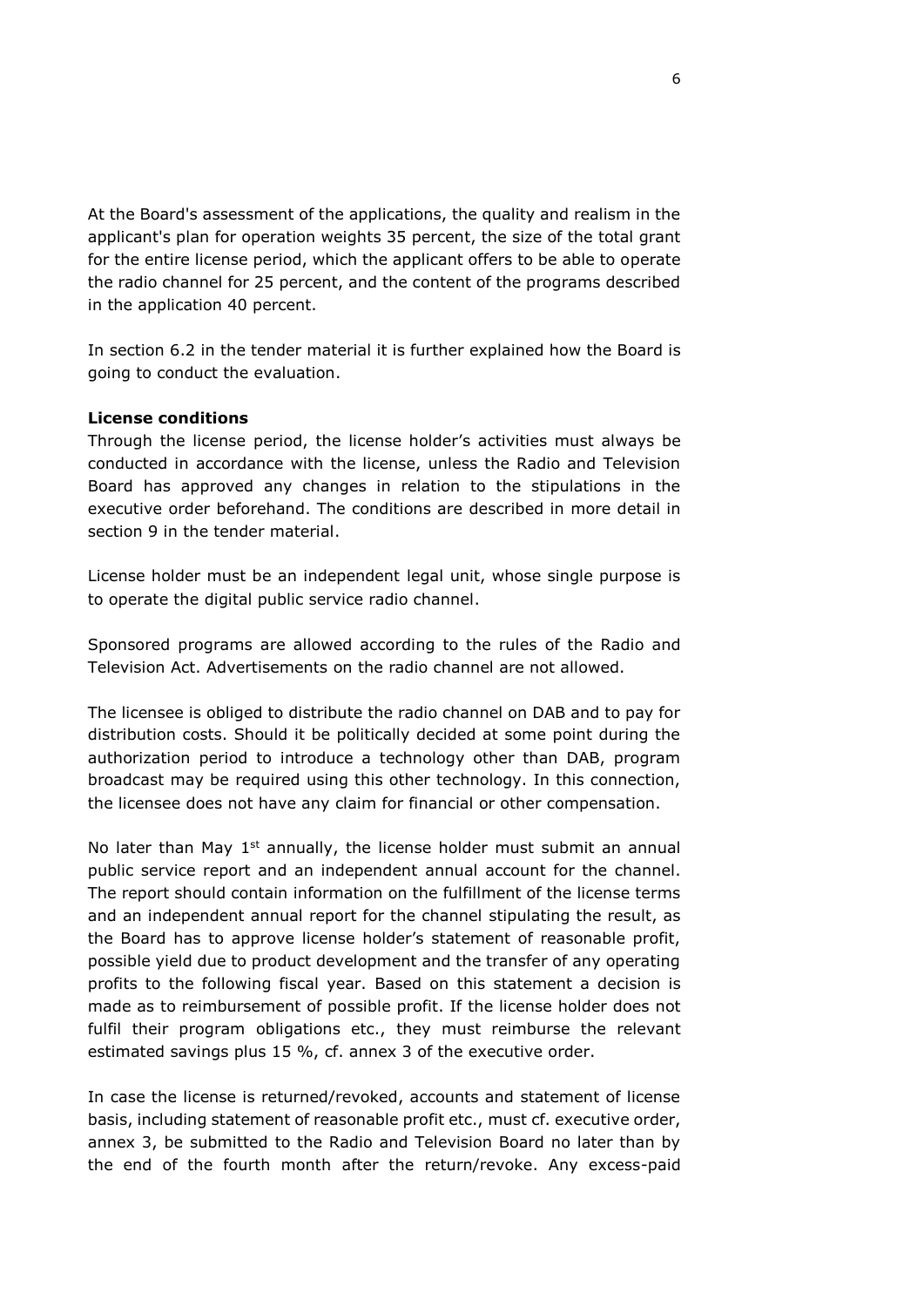subsidy, including reimbursement after statement of reasonable profit and possible profit due to product development, must be returned no later than at the same time as the submission of accounts. If the license holder has not fulfilled their program obligations etc., they must reimburse the hereby associated, calculated costs plus 15%, cf. executive order annex 3.

The license holder must start broadcasting 24 hours round the clock from November 1<sup>st</sup>, 2019 at the earliest. The requirements under the license enter into force from the start of the license.

## **Entry into force, etc.**

The license is valid from the date stated in the application for the start of broadcasting and four years ahead. Earliest from the 1<sup>st</sup> of November 2019 and latest from the  $1<sup>st</sup>$  of July 2020.

The Radio and Television Board supervises the observance of the conditions in the license and the regulations in the radio and television act, as well as regulations issued in pursuance of the act.

# **Time schedule and language**

## **Time schedule for tender**

The process related to the tender is expected to follow the time schedule below:

| Monday, August 19th, 2019                |
|------------------------------------------|
|                                          |
| Monday, August 26th,                     |
| 2019 at 12.00 noon                       |
| Monday, September 2nd,                   |
|                                          |
| Friday, September 20th,                  |
| 2019 at 12.00 noon                       |
| Friday, September 20th,                  |
| 2019 at 12.00 noon                       |
| Wednesday, September                     |
|                                          |
| Tuesday, October 22 <sup>nd</sup> , 2019 |
|                                          |
| Tuesday, October 22 <sup>nd</sup> , 2019 |
|                                          |
| No earlier than November                 |
| $1st$ , 2019 and no later than           |
|                                          |
|                                          |